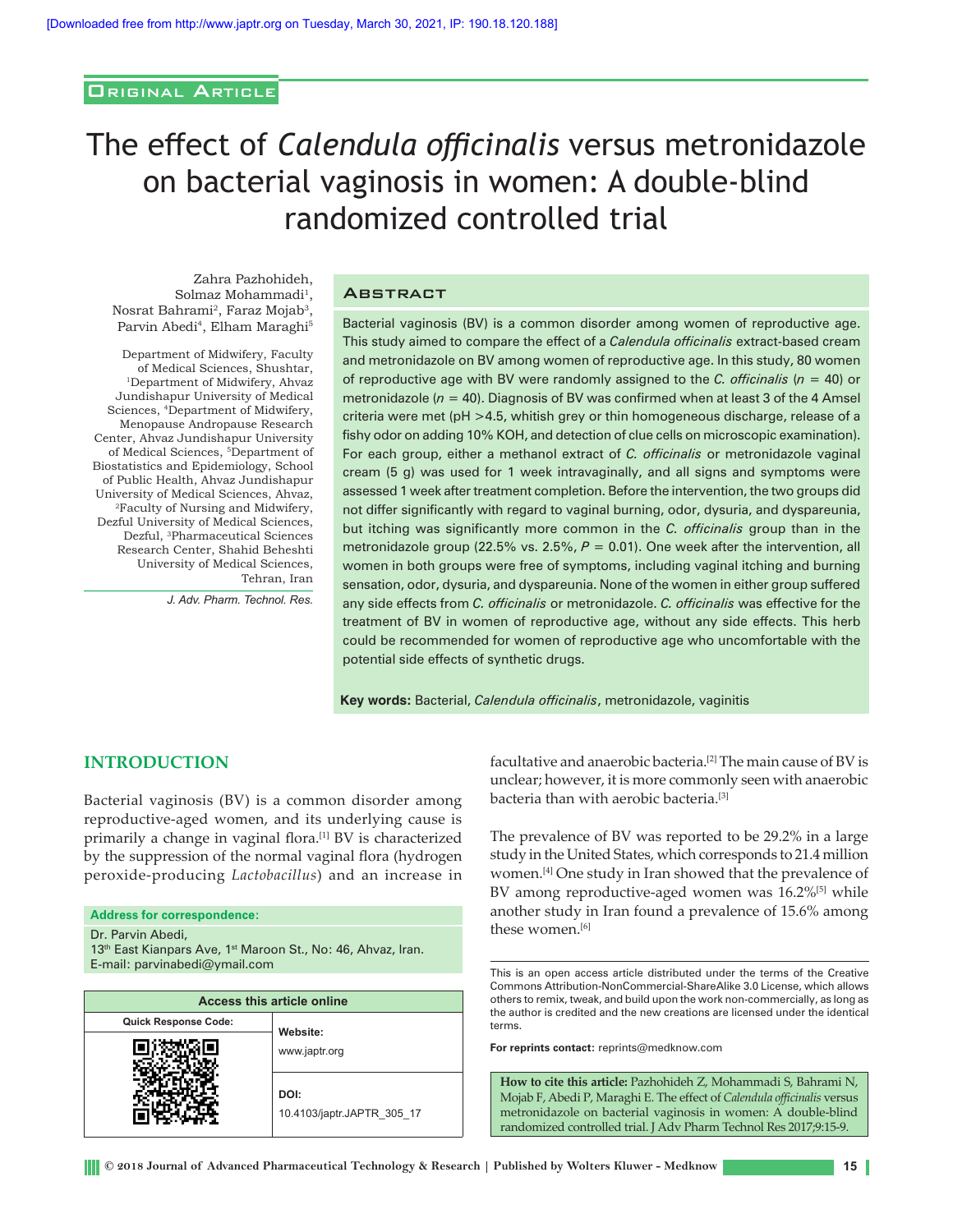Pazhohideh, *et al*.: *Calendula officinalis* and bacterial vaginosis

Because of the unpleasant odor associated with BV, most women experience embarrassment and feel dirty and believe that the smell can be detected by others. In addition, women with BV have low self‑esteem and lower sexual satisfaction.<sup>[7]</sup> BV can be treated with a variety of antimicrobial agents, such as ampicillin, penicillin, and metronidazole. However, metronidazole in the form of tablets, gel, or suppositories used for 7 days shows better results.[8] The use of antimicrobial agents has been associated with drug resistance and in some patients, recurrence of BV.<sup>[9]</sup> Furthermore, using metronidazole during pregnancy and while breastfeeding may pose some risks to the fetus and infant.<sup>[10]</sup> Therefore, researchers are looking for alternative treatment for BV. One alternative is the use of herbal medicine, which is associated with fewer complications and which could preserve the natural flora of the body.[11] *Calendula officinalis L* (pot marigold) is a herbaceous plant from the Asteraceae family that contains phytochemicals such as flavonoids, saponins, carotenoids, triterpenoids, and tannins, which possess antibacterial activity.[12] Bissa and Bohra studied the antibacterial potential of the leaves, roots, and flowers of *C. officinalis* and found good activity against *Escherichia coli*, *Salmonella*, *Klebsiella pneumoniae*, *Enterobacter aerogenes,* and *Agrobacterium tumefaciens*. [13] The anti-inflammatory, antifungal, and antioxidant effects of *C. officinalis* have been demonstrated, but there is a lack of studies regarding its effect on BV. Therefore, the aim of this study was to compare the effect of *C. officinalis* and metronidazole vaginal cream on BV among reproductive‑aged women.

# **MATERIALS AND METHODS**

This was a double‑blind randomized controlled trial for which 80 nonpregnant reproductive-aged women in Dezful, Iran, were recruited. The study setting was a public health center in Dezful, Iran (Health center no: 3). The study protocol was approved by the Ethics Committee of Ahvaz Jundishapur University of Medical Sciences (Ref no. IR.AJUMS.REC.1394.302). In addition, the protocol was registered in the Iranian Registry for Randomized Controlled Trials (Ref no. IRCT2015082921414N3). Written informed consent was obtained from all women before data collection. This study was started in early May 2016 and ended in late July 2016. The inclusion criteria were women aged 18–45 years who were married and had BV. Women who complained of other types of vaginitis or were pregnant were excluded from the study.

## **Sample size**

The required sample size with regard to recovery after using metronidazole and *C. officinalis* (70 and 80%),<sup>[14]</sup> with a maximum acceptable error of 0.3 either side and a 20% attrition rate, was calculated to be 40 for each group.

#### **Herbal extract**

The fresh flowers of *C. officinalis* were purchased from an Iranian herbal market, and they were converted to a powder at the Pharmacy School of Shahid Beheshti University of Medical Sciences. The *C. officinalis* vaginal cream was made using the stages of extraction and formulation. The first and second stages of extraction were as follow: the minimum inhibitory concentration (MIC) was determined and the vaginal cream was prepared. All drug preparation processes were performed in the Bacteriology Department of Shahid Beheshti University of Medical Sciences, Tehran, Iran. The mean MIC (0.07 µmol/ml) was considered against particular bacterial strains in this study. The direct method, in which the concentration of the extract was determined and the drug then added, was used to add the plant extract to the culture. Considering the antibacterial potency of the methanol extract (MIC = 0.079 µmol/ml) compared to that of the ethanol extract (MIC =  $0.125 \mu$ mol/ml) and considering the lower cost of methanol, the methanol extract was chosen for the formulation. Composition of base cream was cetostearyl alcohol, petroleum jelly, glycerin, mineral oil, preservative, and antioxidant. After preparation, 80 tubes of cream were made in two stages with the necessary testing done in each stage.

#### **Randomization**

A total of 80 women with BV were randomized into the *C. officinalis* and metronidazole groups. Permuted block randomization with a block size of 4 (using a random permutation table) was used. The metronidazole and *C. officinalis* labels were encoded as A or B by a person who was not aware of the purpose of the study. The *C. officinalis* and metronidazole formulations were similar in appearance and consistency. The person who distributed metronidazole and *C. officinalis* was not aware of the purpose of study.

#### **Intervention**

A detailed history was taken from all patients who were seen at the health centers and a physical examination was performed. Vaginal pH was measured using pH strips. A Pap smear was then performed on all women who gave consent. Clinical signs and symptoms such as edema, inflammation, and changes in vaginal discharge were recorded for each participant. Next, a sample of vaginal discharge was obtained to look for clue cells and perform a whiff test using 10% KOH. Diagnosis of BV was confirmed when at least 3 of the 4 Amsel criteria were met (pH >4.5, whitish gray or thin homogenous discharge, release of a fishy odor on adding 10% KOH, and presence of clue cells in microscopy). Women who were diagnosed with BV were randomly treated with metronidazole or *C. officinalis* coded as A or B. All women in both groups received advice regarding avoiding intercourse, using cotton underwear, changing underwear regularly, keeping the perineum dry, and instruction on washing the applicator before starting treatment and after each use. Each woman in both groups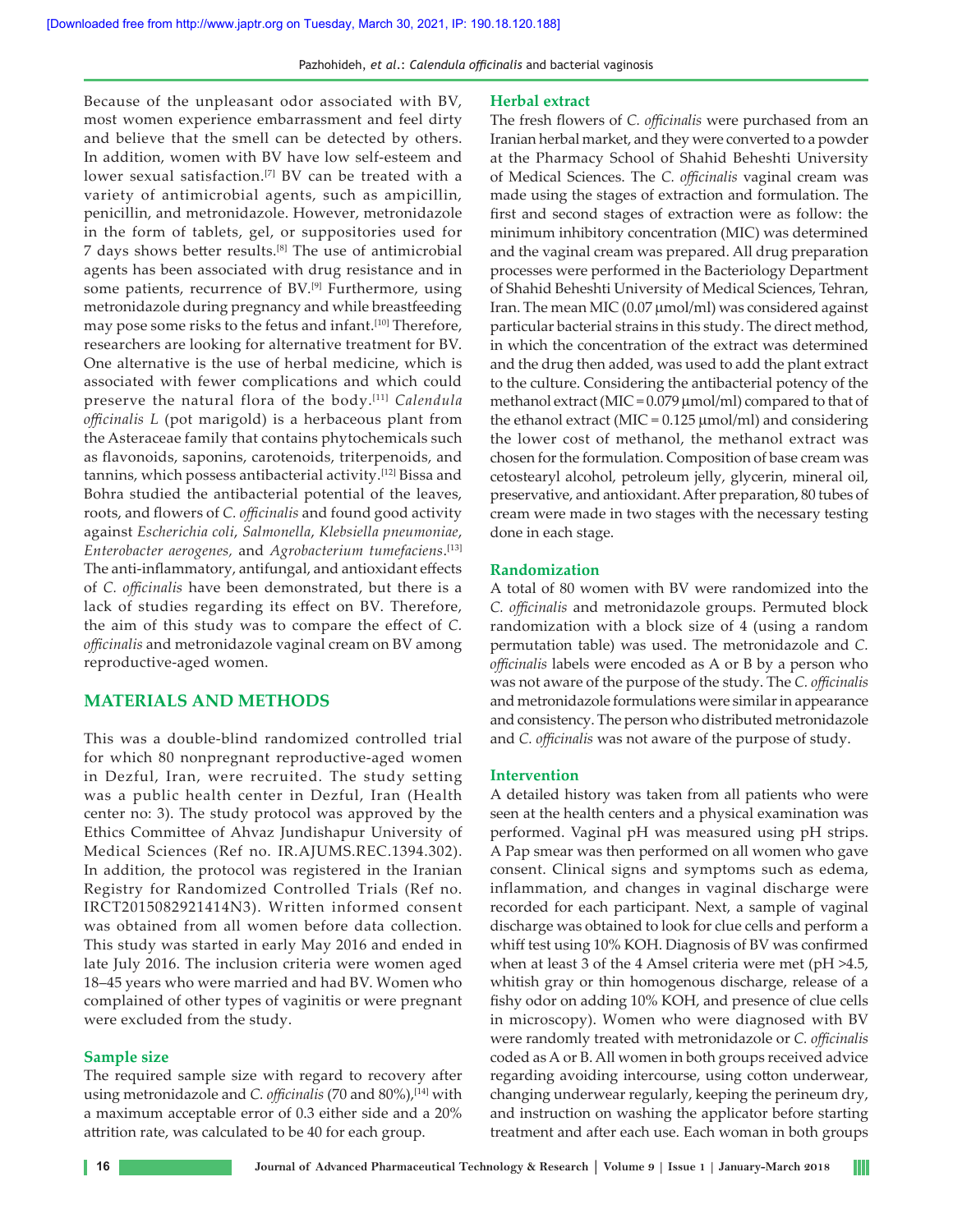received a tube of cream containing 50 g *C. officinalis* or placebo, and women were instructed to use one applicator of vaginal cream (5 g) before sleep for 1 week. The effect of treatment was assessed 1 week after completion of the treatment through an interview, observation, and laboratory testing of vaginal discharge. If a patient did not attend the follow‑up, one of the investigators called her, and if she still did not attend, she was considered a dropout. The vaginal discharge samples were assessed using a microscope and appropriate tests. All data were entered in the medical records of the patients. All women were asked to report any side effects of the treatment.

#### **Statistical analysis**

All data were entered in Chicago, Illinois: SPSS Inc., USA. The normal distribution of data was evaluated using the Shapiro–Wilk test. The independent *t*‑test or Mann–Whitney test was used for comparing continuous data between the two groups while the Chi‑square test was used for categorical data. *P* < 0.05 was considered statistically significant.

#### **RESULTS**

Ш

None of the participants withdrew from the study [Figure 1]. Table 1 shows the sociodemographic characteristics of the participants of the two groups. The median age of the women in the metronidazole and *C. officinalis* groups was 31 and 32.38 years, respectively. Almost all women (99.9%) in both groups used one method of contraception. The method that most women used was withdrawal (used by



**Figure 1:** Flowchart of recruitment and retention and participants in the study

35% of women in each group). Women did not show any significant difference in age, marriage age, body mass index, parity, amount of coitus per month, job, history of BV, and method of contraception.

Before the intervention, most women in both groups had symptoms such as vaginal burning, itching, and discharge; odor; and dysuria, with dysuria being the most common in both groups. Itching was significantly more common in the *C. officinalis* group than in the metronidazole group (22.5% vs. 2.5%,  $P = 0.01$ ). The two groups did not show any significant difference with regard to other symptoms before intervention. One week after intervention, all women in both groups were free of symptoms [Table 2]. None of the women in either group suffered any side effects from *C. officinalis* or metronidazole.

# **DISCUSSION**

This study aimed to compare the effect of *C. officinalis* and metronidazole on BV in reproductive‑aged women. Our results showed that both *C. officinalis* and metronidazole could eliminate all symptoms of BV in women. In support of our findings, Roopashree *et al*. showed that an aqueous extract of *C. officinalis* had an antibacterial effect against both Gram-positive and Gram-negative strains.<sup>[15]</sup> In addition, *C. officinalis* has shown that antifungal activity was as effective as clotrimazole in women with a *Candida albicans* infection.[16] In the present study, we used fresh flowers of *C. officinalis*. Other studies have shown that all types of extracts (aqueous, alcoholic, chloroform, and petroleum ether) of the leaves and flowers of *C. officinalis* were more active than extracts of the roots of this plant.[13]

In a study, Tedeschi *et al*. found that vaginal gel comprising isoflavones, *Lactobacillus sporogenes*, and *C. officinalis* could significantly reduce the signs and symptoms of vaginal dystrophy (itching, burning, vulvovaginal erythema, and vaginal dryness) compared to placebo in postmenopausal women.[17] Palmieri *et al*. found that a mixture containing Saliva, Melaleuca, and Calendula plants had a very good effect on the vaginal surface of women with damage to their vaginal mucosa. Furthermore, they found that Calendula could enhance the body's defense against external agents and exert anti-inflammatory, antioxidant, and wound healing effects.<sup>[18]</sup> The results of the aforementioned studies are in line with ours. In the present study, we used a methanol extract of *C. officinalis*, and other studies have shown that the methanol extract of *C. officinalis* had better antimicrobial activity than that of the ethanol extract.[19] Our study showed that women in both groups did not suffer any side effects from metronidazole or *C. officinalis*. Other studies have also demonstrated that the methanol extract of *C. officinalis* has very few side effects on the skin, such as skin irritation, with no sensitization or phototoxicity.[20]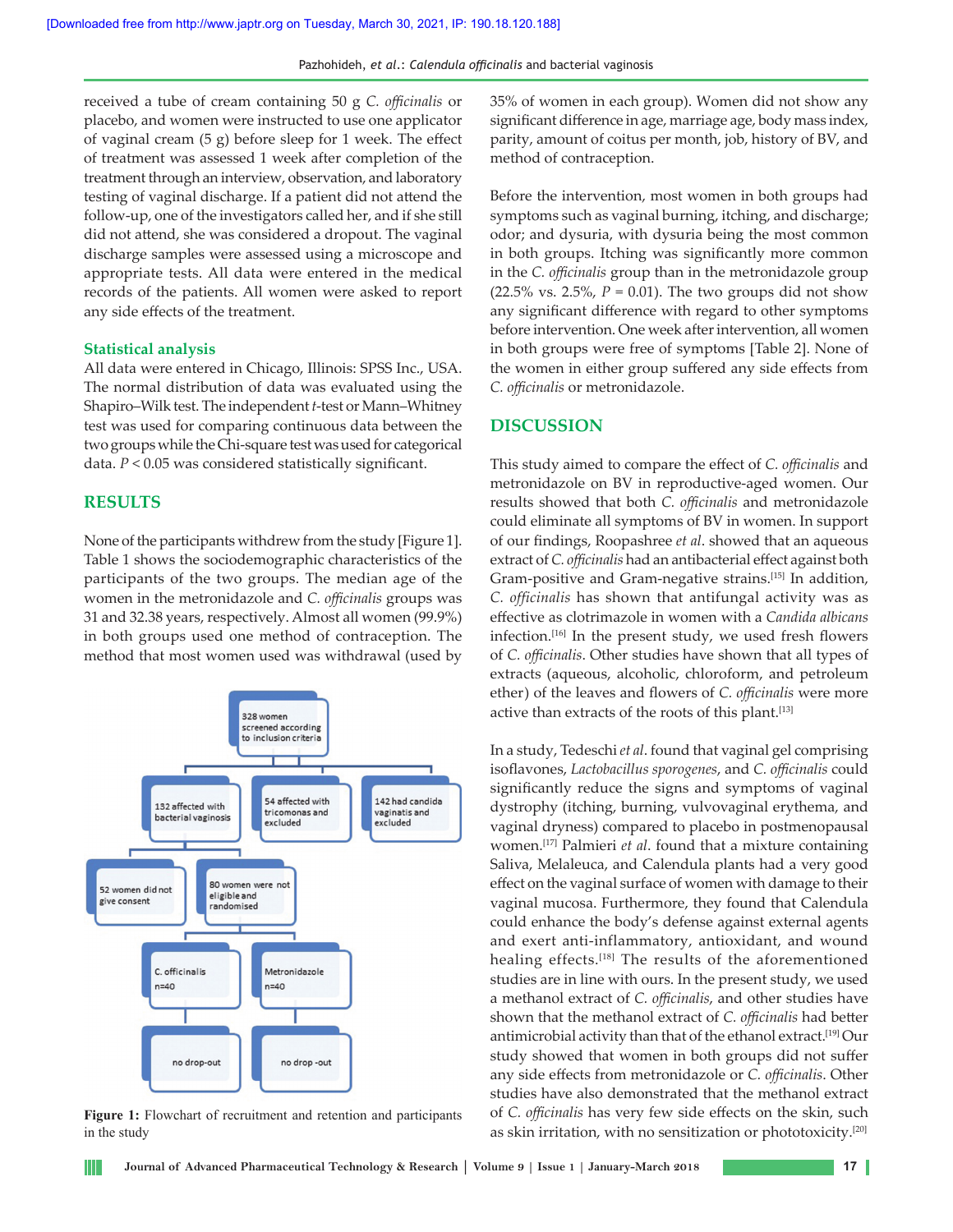Pazhohideh, *et al*.: *Calendula officinalis* and bacterial vaginosis

| <b>Variables</b>                  | Median (IQR); Range or n (%) |                        |      |  |  |  |  |
|-----------------------------------|------------------------------|------------------------|------|--|--|--|--|
|                                   | Calendula officinalis (n=40) | Metronidazole $(n=40)$ |      |  |  |  |  |
| Age (year)                        | 32.38 (26.2-37.5); 29        | 31 (28-36); 22         | 0.63 |  |  |  |  |
| Marriage duration (year)          | $9.5$ (5.25-15); 32          | 11 (5.2-17.7); 26      | 0.96 |  |  |  |  |
| Body mass index $(kg/m2)$         | 27.6 (24.3-31.1); 26         | 26.7 (24.1-29.4); 17   | 0.29 |  |  |  |  |
| Gravida                           | $2.03$ (1-2.75); 8           | $2(1-3); 6$            | 0.28 |  |  |  |  |
| Para                              | $1(1-2)$ ; 8                 | $2(1-3); 5$            | 0.09 |  |  |  |  |
| Number of children                | $1(1-2)$ ; 5                 | $2(1-3); 5$            | 0.06 |  |  |  |  |
| Number of coitus per month        | 10 (8-13.5); 20              | 10 (7.25-14); 20       | 0.92 |  |  |  |  |
| Job                               |                              |                        |      |  |  |  |  |
| Housewife                         | 37 (92.5)                    | 39 (97.5)              | 1    |  |  |  |  |
| Employee                          | 3(7.5)                       | 1(2.5)                 |      |  |  |  |  |
| Mode of delivery                  |                              |                        |      |  |  |  |  |
| Normal vaginal delivery           | 15(37.5)                     | 26(65)                 | 0.71 |  |  |  |  |
| Cesarean                          | 25(62.5)                     | 14 (37.8)              |      |  |  |  |  |
| History of bacterial vaginosis    |                              |                        |      |  |  |  |  |
| Yes                               | 22(55)                       | 29(72.5)               | 0.16 |  |  |  |  |
| <b>No</b>                         | 18 (45)                      | 11(27.5)               |      |  |  |  |  |
| Method of contraception           |                              |                        |      |  |  |  |  |
| Oral contraception pills          | 2(5.7)                       | 4(10.8)                | 0.73 |  |  |  |  |
| Depot medroxyprogesterone acetate | 3(8.6)                       | 0                      |      |  |  |  |  |
| Condom                            | 6(17.1)                      | 7(18.9)                |      |  |  |  |  |
| Tubal ligation                    | 3(8.6)                       | 3(8.1)                 |      |  |  |  |  |
| Withdrawal                        | 14 (37.8)                    | 14 (40)                |      |  |  |  |  |
| Vasectomy                         | 1(2.9)                       | 1(2.7)                 |      |  |  |  |  |
| Intrauterine device               | 6(17.1)                      | 8(21.6)                |      |  |  |  |  |
| No contraception                  | 5(12.5)                      | 3(7.5)                 |      |  |  |  |  |

## **Table 1: Demographic characteristics of participants in two groups of metronidazole and** *Calendula*  **officinalis**

The P values are based on the results of Mann-Whitney U-test or Pearson's Chi-square test. IQR: Interquartile range (25<sup>th</sup>-75<sup>th</sup> percentiles)

|  |                                      |  | Table 2: Clinical signs and symptoms before and after treatment in two groups of <i>Calendula</i> |  |  |  |  |  |
|--|--------------------------------------|--|---------------------------------------------------------------------------------------------------|--|--|--|--|--|
|  | <i>officinalis</i> and metronidazole |  |                                                                                                   |  |  |  |  |  |

| <b>Variables</b>  | Calendula officinalis $(n=40)$ |                                                                                                     | Metronidazole $(n=40)$ |                | P value before intervention |  |  |
|-------------------|--------------------------------|-----------------------------------------------------------------------------------------------------|------------------------|----------------|-----------------------------|--|--|
|                   | Before, $n$ $(\%)$             | After, $n$ (%)                                                                                      | Before, $n$ $(\%)$     | After, $n$ (%) |                             |  |  |
| Burning           |                                |                                                                                                     |                        |                |                             |  |  |
| Yes               | 13(32.5)                       | 0                                                                                                   | 18 (45)                | 0              | 0.35                        |  |  |
| No                | 27(67.5)                       | 40 (100)                                                                                            | 22 (55)                | 40 (100)       |                             |  |  |
| Itching           |                                |                                                                                                     |                        |                |                             |  |  |
| Yes               | 9(22.5)                        | $\Omega$                                                                                            | 1(2.5)                 | 0              | 0.01                        |  |  |
| No                | 31 (77.5)                      | 40 (100)                                                                                            | 39 (97.5)              | 40 (100)       |                             |  |  |
| Vaginal discharge |                                |                                                                                                     |                        |                |                             |  |  |
| Yes               | 11(27.5)                       | $\Omega$                                                                                            | 24 (60)                | $\Omega$       | 0.06                        |  |  |
| No                | 29 (72.5)                      | 40 (100)                                                                                            | 16(40)                 | 40 (100)       |                             |  |  |
| Bad odor          |                                |                                                                                                     |                        |                |                             |  |  |
| Yes               | 21(52.5)                       | 0                                                                                                   | 16(40)                 | $\mathbf 0$    | 0.37                        |  |  |
| No                | 19 (47.5)                      | 40 (100)                                                                                            | 24 (60)                | 40 (100)       |                             |  |  |
| Dysuria           |                                |                                                                                                     |                        |                |                             |  |  |
| Yes               | 39 (97.5)                      | $\Omega$                                                                                            | 40 (100)               | 0              |                             |  |  |
| No                | 1(2.5)                         | 40 (100)                                                                                            | 0                      | 40 (100)       |                             |  |  |
| Dyspareunia       |                                |                                                                                                     |                        |                |                             |  |  |
| Yes               | 0                              | $\Omega$                                                                                            | 3(7.5)                 | $\Omega$       | 0.24                        |  |  |
| No                | 40 (100)                       |                                                                                                     | 27(92.5)               |                |                             |  |  |
| pH*               |                                | $4.7 \pm 0.25$ (4.5-5.5) $4.7 \pm 0.23$ (3.5-4.5) $4.9 \pm 0.28$ (4.5-5.5) $4.1 \pm 0.28$ (3.5-4.5) |                        |                | 0.58                        |  |  |

\*The values are expressed as mean±SD (range). The <sup>P</sup> values are based on the results of Fisher's exact test or independent t‑test. SD: Standard deviation

H